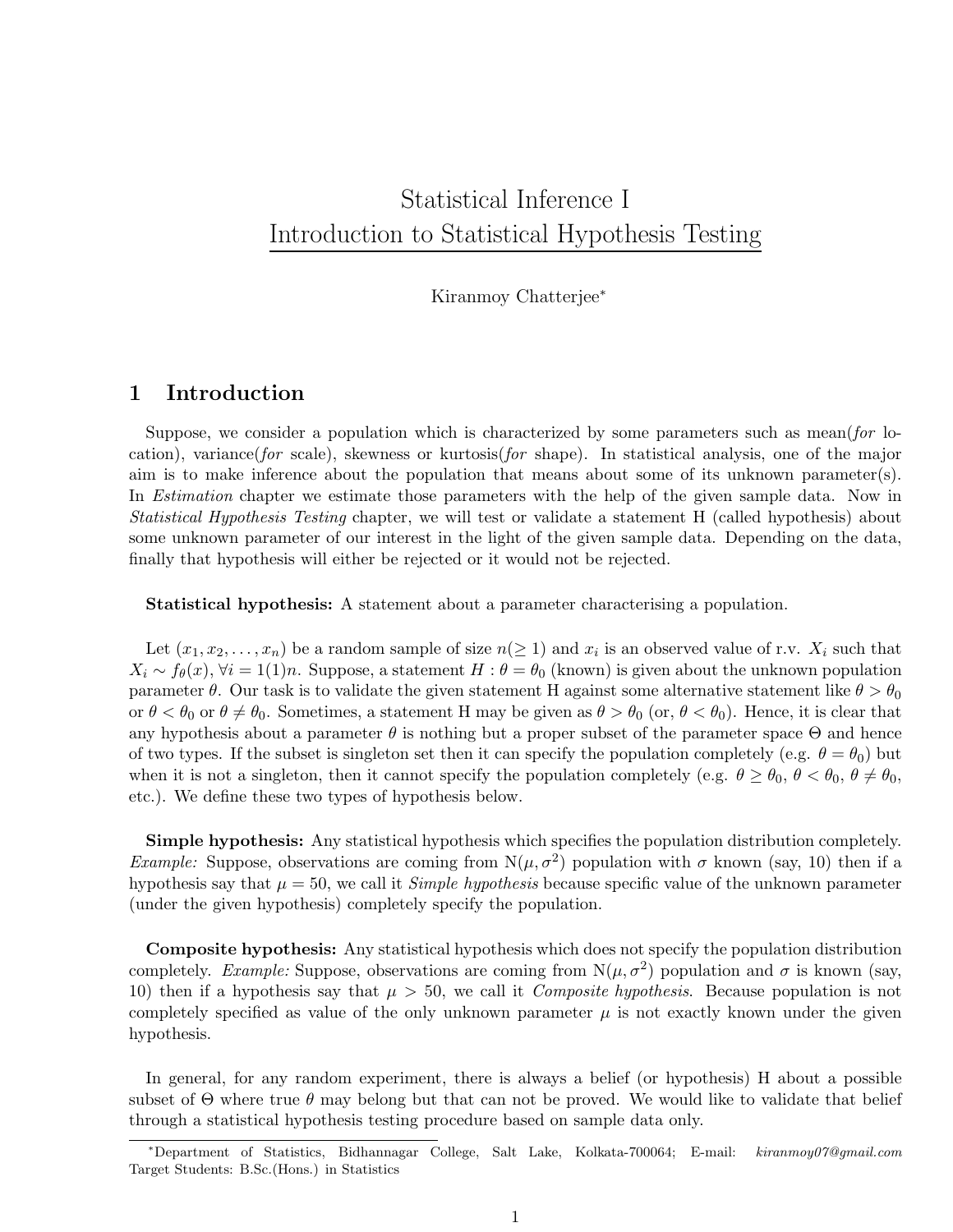So far we have understood the meaning of hypothesis along with its different nature and the ultimate aim of a hypothesis testing procedure. Now, we will see how to frame such a hypothesis testing problem and how to perform it statistically.

Let us start with a simple example. Let  $p$  proportion of voters in a population favour a candidate A against another candidate B. Now, a statement is made that  $H : p > 1/2$ . Our task is to validate or test the given statement. Suppose 20 voters are sampled and X denotes number of voters favour candidate A out of 20 samples. If we observe  $x = 2$ , we do not agree with given hypothesis. If  $x = 5$ , still we do not like to accept this. But, if  $x = 9$  or 10 or more, then we may agree with the given statement that  $p > 1/2$ . Hence, it is clear that test of a hypothesis means to construct a subset  $R \subseteq \mathcal{X}$ , where X being sample space of X, and if the observed sample point  $x \in \mathcal{X}$  falls in R, we reject the given hypothesis H otherwise accept it. R can be said as rejection region of the hypothesis  $H : p > 1/2$ .

If you carefully observe that what we actually do for this given problem, then it will be clear that at first we take  $p = p_0 = 1/2$  and calculate  $np_0 = 15/2 = 7.5$  as  $E(X) = np$ . Then we reject the given hypothesis  $p > 1/2$ , if x is too smaller than 7.5. This can be interpret in a equivalently way that if x is too smaller than  $E(X|p_0) = np_0 = 7.5$ , the expected value of X assuming  $p = p_0 = 1/2$ , we will reject  $p > 1/2$ . From the above example we feel a need to frame another hypothesis  $p = 1/2$  or  $p \le 1/2$ containing equality which contradicts the given hypothesis  $p > 1/2$ .

From the example of statistical hypothesis testing problem two things are clear. First is that the statistical testing procedure is a battle of two defined hypotheses (or, statements) H and  $H'$  which contradicts the given hypothesis H. Sample data helps to choose the one which is more likely. So, if the hypothesis  $H'$  is not given, one should define it before starting the statistical test procedure. This is Fishers approach for hypothesis testing which requires the specification of only one hypothesis, known as null hypothesis  $(H_0)$ . The null hypothesis  $H_0$  either be same as the existing belief H or it may contradict H. If the sample data are not consistent with  $H_0$ , i.e., if improbable outcomes are obtained,  $H_0$  is rejected. In this sense, Fisherian statistical hypothesis testing can be characterized as a validation procedure for the statement in  $H_0$  (equivalently, in H) based on sample data only.

Generally, we mark a given statement  $H : \theta = \theta_0$  as *null hypothesis* as  $\theta - \theta_0 = 0$  implies there is no (or, null) difference between  $\theta$  and its specified value  $\theta_0$ . Null hypothesis is denoted as  $H_0$ . Hence,  $H \equiv H_0$ . We also call any hypothesis (may or may not given) as *alternative hypothesis* which contradict  $H_0$ . Alternative hypothesis is denoted as  $H_A$ . This does not mean that the given hypothesis H is to be considered always as null hypothesis. When a given statement H about  $\theta$  consists equality, we will frame it as  $H_0$ . When given H does not consist any equality, we will set H as  $H_A$  and consider a hypothesis, which contradict H, as  $H_0$ . Obviously, then  $H_0$  will consist equality as H does not. For example, if  $H: \theta > \theta_0$  then  $H \equiv H_A$  and  $H_0$  will be  $\theta \leq \theta_0$  or  $\theta = \theta_0$ .

Null hypothesis: A hypothesis (may be simple or composite) that includes an equality of a population parameter with a specified value. In other words, null hypothesis is that which says there is no difference (i.e. null difference) between the true (unknown) parameter and a specified value. Usually, it is denoted as H<sub>0</sub>. For example,  $H_{01}$ :  $\theta = \theta_0$ . For two samples problem, often we wish to test  $H_{02}$ :  $\theta_1 = \theta_2$  (*null* difference)  $\Leftrightarrow H_{02}$ :  $\theta_1 - \theta_2 = 0$  or  $H_{02}$ :  $\frac{\theta_1}{\theta_2}$  $\frac{\theta_1}{\theta_2}=1.$ 

Alternate hypothesis: A hypothesis (often composite) which always contradicts the null hypothesis, and associated with a theory one would like to believe. Usually, it is denoted as  $H_A$ . For example,  $H_{A1}$ :  $\theta \neq \theta_0$  or  $H_{A2}$ :  $\theta > \theta_0$  or  $H_{A3}$ :  $\theta < \theta_0$ .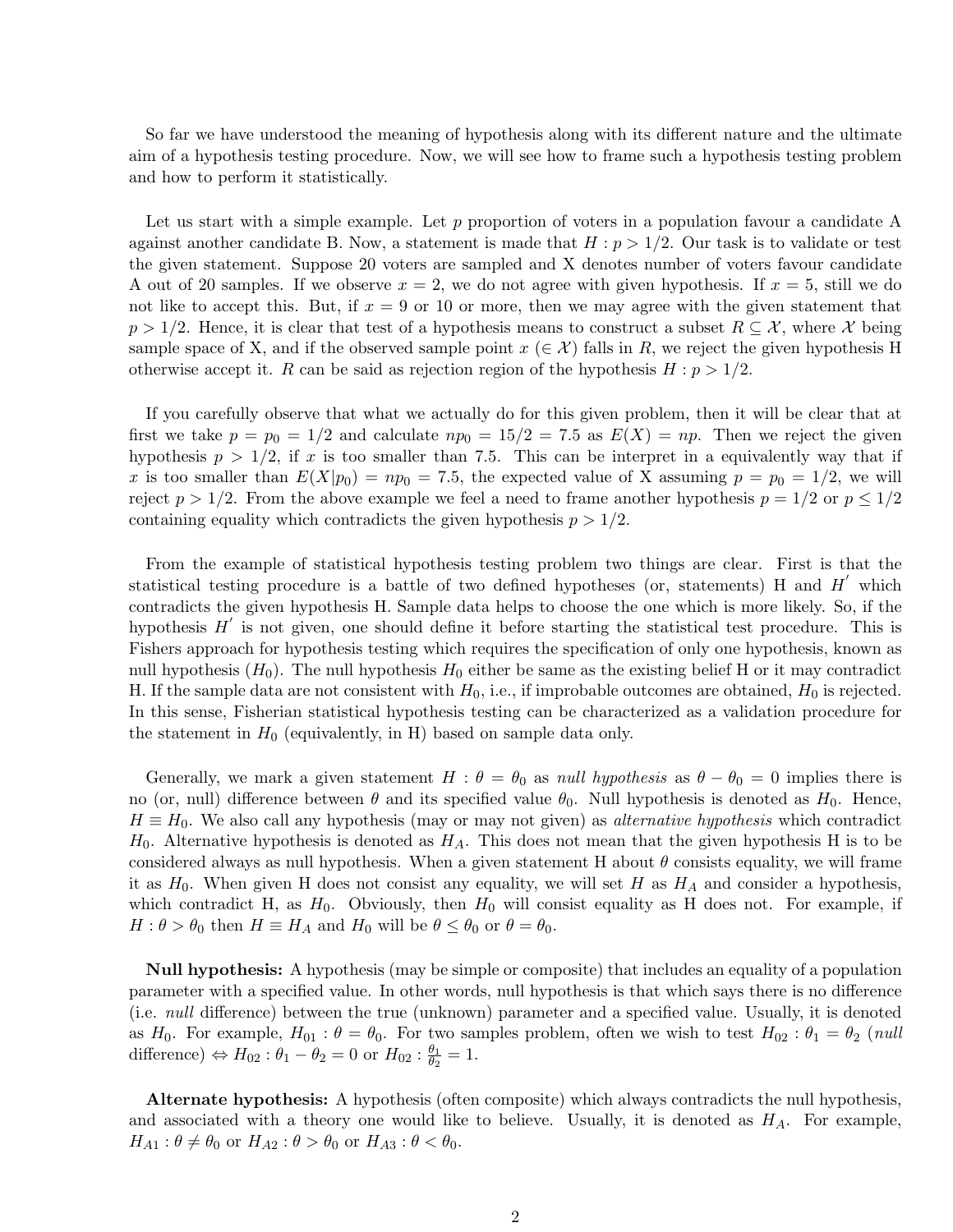Thus in connection with the above example, we set  $p \leq 1/2$  as null hypothesis here (as it includes equality) and frame  $p > 1/2$  as alternative hypothesis. Now, the problem is defined as to test  $H_0: p \leq 1/2$ against  $H_A: p > 1/2$ .

Generally it is seen that a belief about  $\theta$  is a composite type statement or a composite hypothesis. The null hypothesis is often the reverse of what the experimenter actually believes; then it is put forward in the hope that the data will contradict the null hypothesis. Though of course, there is also some exceptional real life examples.

The next issue in the above example of testing  $H_0: p \leq 1/2$  against  $H_A: p > 1/2$  is to choose a suitable subset W, called critical region or rejection region for  $H_0$ , from the sample space  $\mathcal{X} = 0, 1, 2, \ldots, 20$ . If anyone suggests  $W = \{X : X \geq 8\}$ , we cannot judge it is good enough or not unless we calculate its probability of occurrence as X is a r.v. Now, to calculate the Prob( $X \in W$ ), we have to fix  $\theta$  at some point. Here we have to look into the matter quite critically.

Critical Region or Rejection Region (Definition 1): The set of all possible sample values  $W \subseteq \mathcal{X}$ for which the null hypothesis  $(H_0)$  is rejected, is known as critical region or rejection region associated with the test.

Statistical Hypothesis Testing: A statistical hypothesis testing procedure or hypothesis test is a rule that specifies for which sample values the decision is made to reject the null hypothesis  $(H_0)$ .

By a statistical hypothesis testing procedure either we reject or accept  $H_0$  based on the available data. Many statisticians, however, take issue with the notion of "accepting  $H_0$ ." Instead, they say: you reject  $H_0$  or you fail to reject  $H_0$ . Why the distinction between "acceptance" and "failure to reject?" Acceptance implies that  $H_0$  is true which cannot be concluded. Failure to reject implies that the data are not sufficiently persuasive for us to prefer the  $H_A$  over  $H_0$ . Hence, we say: either reject or do not reject the  $H_0$  on the basis of the data in hand.

For an instance, suppose we accept  $H_0$  but actually  $H_0$  is not true at all. Then, we will commit an error. Another way, we may commit another type of error if we reject a true  $H_0$ . Hence, there are two kind of errors that may occur in any statistical hypothesis testing procedure.

**Type-I Error:** When we reject  $H_0$  but actually it is true, then Type-I Error occurs.

**Type-II Error:** When we accept  $H_0$  but actually it is false, then Type-II Error occurs.

<span id="page-2-0"></span>Which error is more harmful that cannot be concluded generally. It is completely case specific and depends on which hypothesis  $(H_0 \text{ or } H_A)$  experimenter is giving more importance. We can summarize the all possible situations in a testing procedure in Table [1.](#page-2-0) Since all the four possibilities in Table [1](#page-2-0) are random events due to the randomness of the data, we may measure the extent of two errors separately through their respective probabilities and try to reduce them in order to built efficient test procedure.

**Probability of Type-I Error:** Probability of rejecting  $H_0$  when actually it is true. So, Probability of Type-I Error=Pr( $\underline{X} \in W|H_0$  is true)=Pr( $\underline{X} \in W|H_0$ ), where W denotes *critical region* associated with the test. In practice, it is equated with the level of the test ' $\alpha'$  for  $H_0$ :  $\theta = \theta_0$ , but actually they are not same.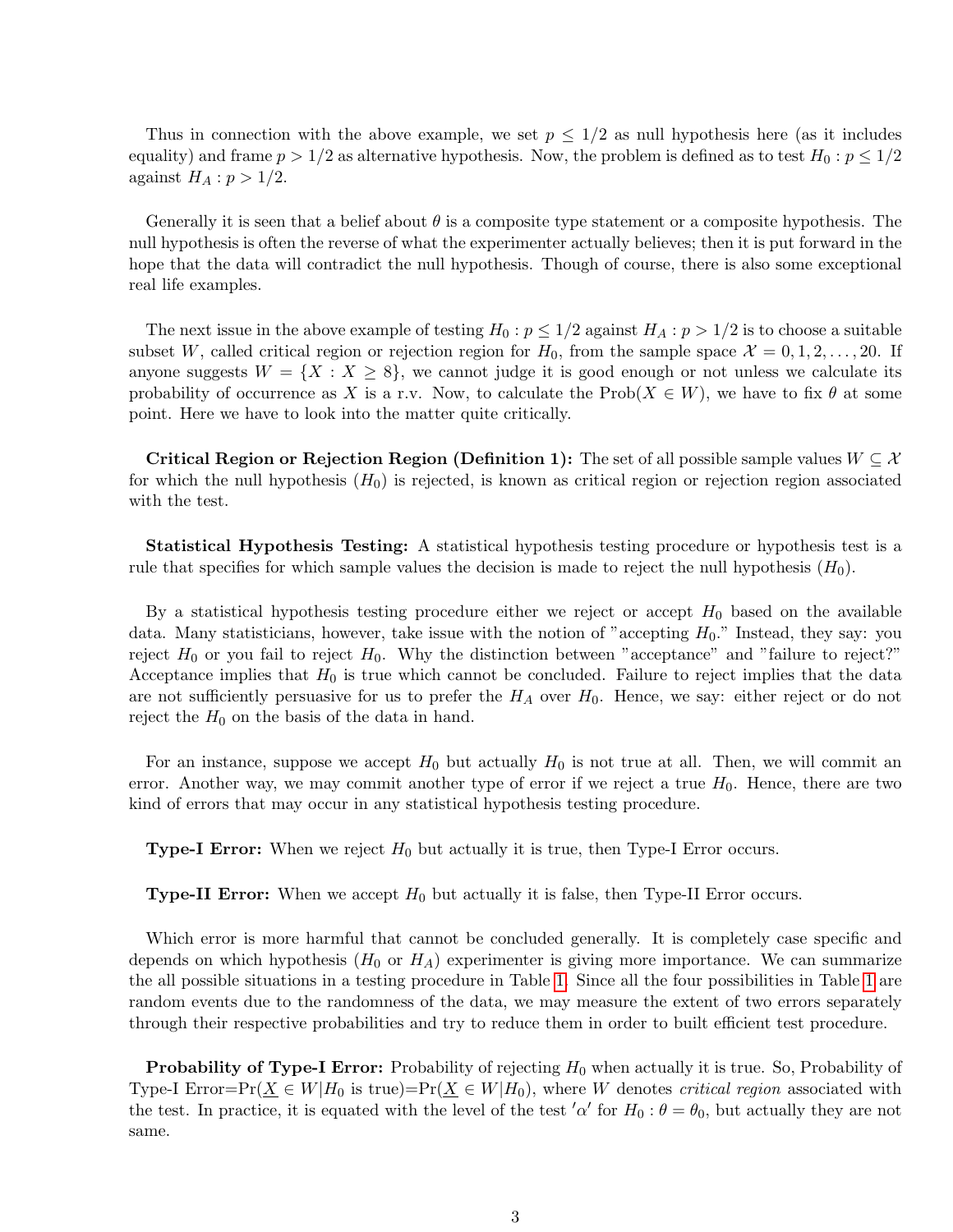|                    | Decision                   |                           |
|--------------------|----------------------------|---------------------------|
| State of the World | $H_0$ Not Rejected         | $H_0$ Rejected            |
| If $H_0$ is true   | Correct Decision           | Type I error              |
|                    | Probability = $1 - \alpha$ | Probability = $\alpha$    |
|                    | $=$ Confidence level       |                           |
| If $H_0$ is false  | Type II error              | Correct decision          |
|                    | Probability = $\beta$      | Probability = $1 - \beta$ |
|                    |                            | $=$ Power of test         |

Table:1 Four Possible Results of a Hypothesis Test

**Probability of Type-II Error:** Probability of accepting  $H_0$  when actually it is false. So, Probability of Type-II Error=Pr( $\underline{X} \neq W|H_0$  is false)=Pr( $\underline{X} \neq W|H_1$ ), where W denotes critical region associated with the test. Usually denoted as  $'\beta'$ .

Though our aim is to reduce both the error but it is not possible simultaneously. To minimize Prob(Type-I Error), if we choose a smaller critical region  $W_{\alpha_2}$  than  $W_{\alpha_1}$  (in  $\mathcal{X}_n$ ), for level  $\alpha_2 < \alpha_1$ , then probability of accepting  $H_0$  will increase and that will inflate the extent of probability of type-II error (see Figure [1](#page-3-0) for illustration in case of unidimensional r.v. X, i.e.  $n = 1$ ). Hence, the best strategy

 $\mathbf{I}$ 



<span id="page-3-0"></span>Figure 1: Change of acceptance and rejection region for changing  $\alpha$  values

is to keep one error within a specified upper limit and then try to choose a W that minimize the other error. Now, in testing procedure, W is chosen from the relation that Probability of Type-I Error  $=$ Prob( $X \in W|H_0 \leq \alpha$ , where  $\alpha$  is called the level of the significance or simply level of the test which is to be suggested by the experimenter.  $'H_0$  is true' can be accounted by considering  $\theta = \theta_0$  as  $\theta_0 \in \Theta_0$  for any  $\Theta_0$  (singleton or not). Hence for practical purpose, Probability of Type-I Error is calculated from Prob( $X \in W | \theta = \theta_0$ ) and this is equated with  $\alpha$  to find the critical region W. Thus, if the observed sample  $x \in W$ , we reject  $\theta = \theta_0$  i.e.  $H_0$  otherwise accept  $H_0$ . Then, it is said that the test is level  $\alpha$  test.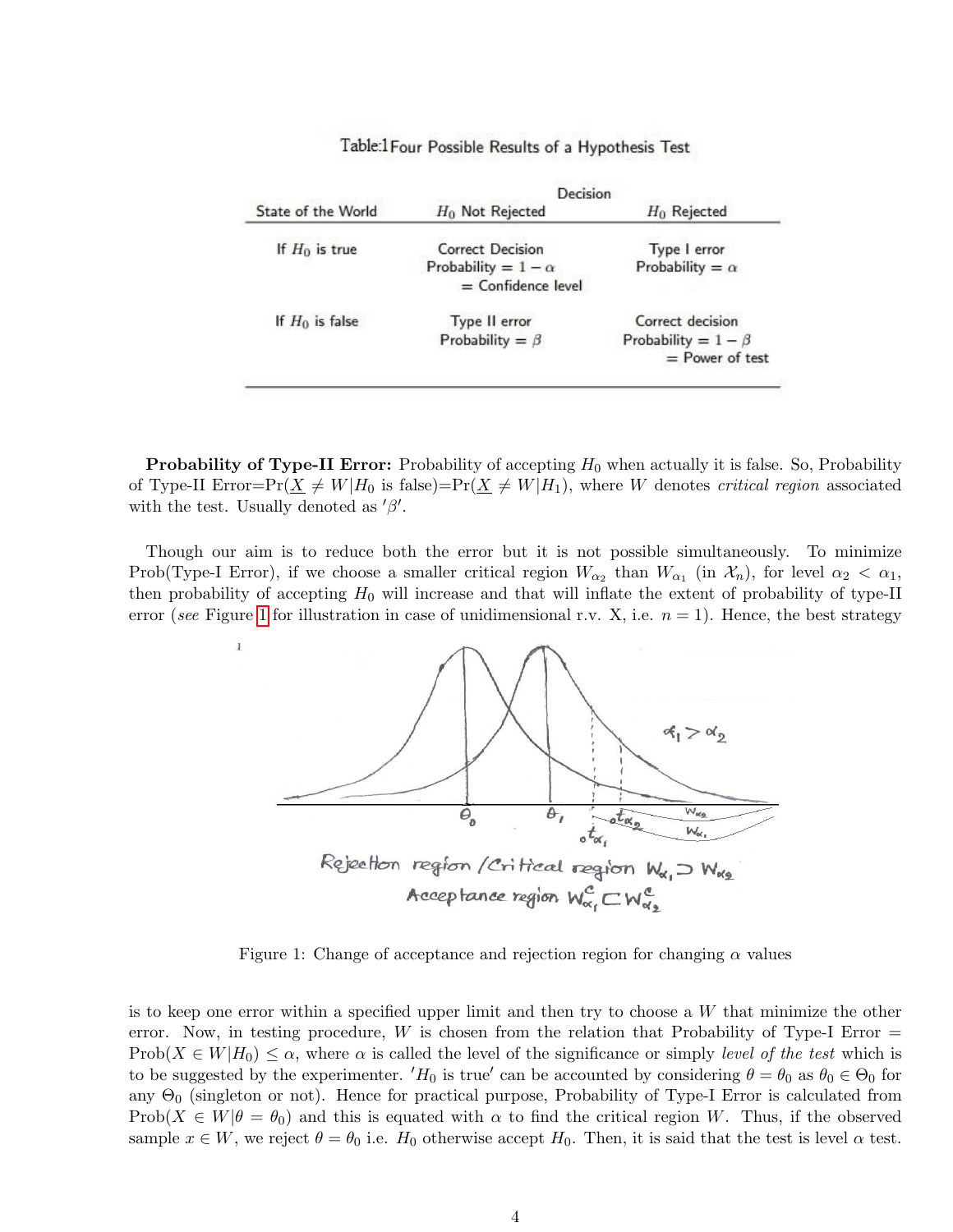Size: The upper bound of the Probability of Type-I Error considered for a test i.e.  $sup_{\theta \in \Theta_0}Pr(\text{Rejecting } H_0 | \theta) = sup_{\theta \in \Theta_0}Pr(\underline{X} \in W | \theta).$ 

**Level of significance**  $(\alpha)$ : The probability on the basis of which the differences are being regarded as significant of the falsity of the null hypothesis or not for a test. Conventionally, it is denoted by  $\alpha$ . Experimenter has to suggest the value of  $\alpha'$  to conduct a test procedure.

*Note 1: Level of significance*  $(\alpha)$  of a test is taken as the upper bound of its size. So,  $sup_{\theta \in \Theta_0}Pr(\text{Rejecting } H_0 | \theta) \leq \alpha$ . Hence, for any  $\theta \in \Theta_0$ , Prob(Type-I Error)  $\leq$  size  $\leq$  level of significance. In particular, when  $H_0$  is simple hypothesis, i.e.,  $H_0: \theta = \theta_0$ , then Prob(Type-I Error) = size.

*Note 2:* If experimenter gives more importance to the type-I error than type-II error, then  $\alpha$  should be set at a very small value, like 0.01 or 0.005. If he/she gives more importance to the type-II error, then  $\alpha$ should be set at a relatively large value (like 0.05 or 0.1) so that there is a possibility to have relatively smaller Prob(Type-II Error) than the former situation.

Size  $\alpha$  test: For  $0 \leq \alpha \leq 1$ , a test is called *size*  $\alpha$  test if  $sup_{\theta \in \Theta_0} Pr(Rejecting H_0 | \theta) = \alpha$ .

**Level**  $\alpha$  test: For  $0 \leq \alpha \leq 1$ , a test is called *level*  $\alpha$  test if  $sup_{\theta \in \Theta_0} Pr(Rejecting H_0 | \theta) \leq \alpha$ .

**Power:** Probability of rejecting  $H_0$  when actually it is false i.e.  $Pr(t \in \mathcal{C}|H_0$  is false), where C denotes critical regions.

But most often the calculation of Prob(Rejecting  $H_0|\theta_0$ ) or Prob( $X \in W|\theta_0$ ) is very cumbersome as it require the joint distribution of r.v.s  $\underline{X} = (X_1, X_2, \ldots, X_n)$  on the *n* dimensional domain  $\mathcal{X}_n \subseteq \mathbb{R}^n$ . Hence, in many cases it will be possible to find a function  $T(\underline{X}, \theta)$  of  $\underline{X}$  and  $\theta$  so that univariate T has a well behaved sampling distribution independent of  $\theta$  under  $H_0$ . Under  $H_0$ , i.e. if  $H_0$  is true,  $T(\underline{X}, \theta)$ will be  $T(\underline{X}, \theta_0)$  or simply,  $T(\underline{X})$  as  $\theta$  is fixed at known  $\theta_0$ . Typically,  $T(\underline{X})$  is a function of sufficient statistic<sup>[1](#page-4-0)</sup> for the model parameter  $\theta$  for a sample of size n. Hence one can easily find a subset C of T (sample space of T) based on which we can decide whether to reject  $H_0$ . This C is called critical region/ rejection region corresponding to the test statistic  $T(\underline{X}, \theta_0)$  for a given  $\alpha$  and it is found from equation  $\text{Prob}(T(\underline{X}, \theta_0) \in \mathcal{C}) = \alpha.$ 

Rejection Region/ Critical region (Definition 2): The set of values of the test statistic for which the null hypothesis is rejected.  $H_0$  is rejected if the observed value of T assuming  $H_0$  is true,  $T(\underline{x}, \theta_0)$ , belongs to C. Then C will be called critical region for the test associated with the test statistic  $T(\underline{X}, \theta_0)$ .

Following steps that are followed in a usual statistical hypothesis testing problem.

### Testing Procedure:

Step 1: Formulate the null hypothesis  $H_0$  and the alternative hypothesis  $H_A$ 

Step 2: Identify a test statistic  $T(\underline{X}, \theta) \in \mathbb{T}$  and its sampling distribution assuming  $H_0$  is true that means  $\theta = \theta_0$  (which contradicts H<sub>A</sub>). Also find the observed value of T for given data and assuming  $\theta = \theta_0$ .

<span id="page-4-0"></span><sup>&</sup>lt;sup>1</sup>A function of data is called *sufficient statistic* for a parameter  $\theta$  of underlying statistical model if it is just as informative about  $\theta$  as the full data. For example,  $\sum_{i=1}^{n} X_i$  or  $\overline{X}$  is sufficient statistic for  $\mu$  in  $N(\mu, \sigma^2)$ ;  $n^{th}$  order statistic  $X_{(n)}$  is sufficient for  $\theta$  in Uniform $(0, \theta)$ .